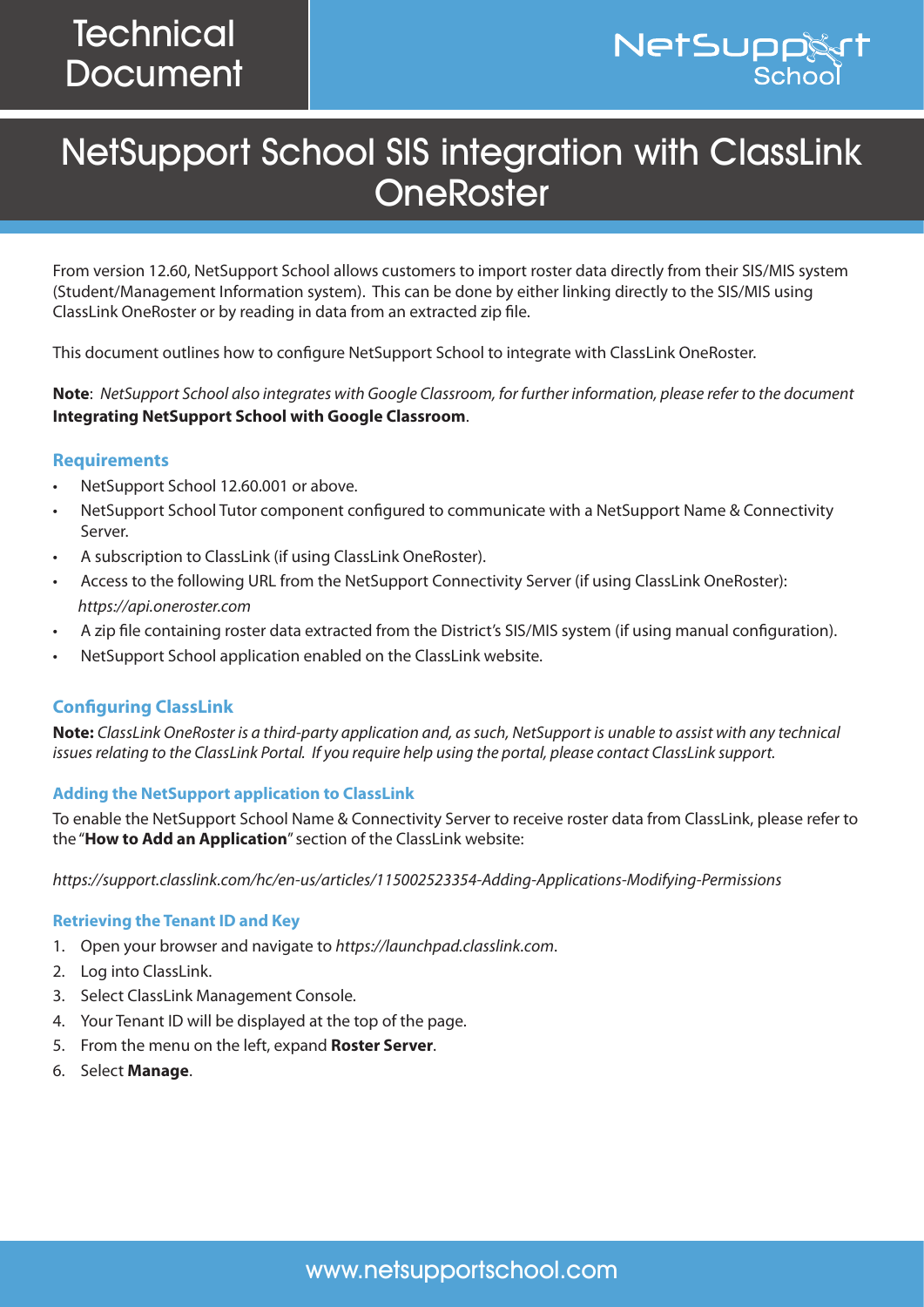| ClassLink - My Apps                                  | $\times$                      | ClassLink - Management X IL ROSTERSERVER<br>$\times$    |                                       |
|------------------------------------------------------|-------------------------------|---------------------------------------------------------|---------------------------------------|
|                                                      |                               | → C △ A Secure   https://launchpad.classlink.com/admin/ |                                       |
| ClassLink                                            |                               | $\equiv$ [TenantID 2994]                                |                                       |
|                                                      |                               | Subscription is active until Sat, Jul 20, 2019          |                                       |
| Welcome<br>Kingsley Academy Admin<br>Status O Online |                               | <b>Logins Today</b><br>5                                | <b>Total Cloud Usage</b><br>127.62 kB |
| <b>#</b> Dashboard                                   |                               | Login Past 14 Days @                                    |                                       |
| & Profiles                                           |                               |                                                         |                                       |
| 월 Groups & Users                                     | $\overline{\left( \right. }%$ | 20<br>Login Count                                       |                                       |
| <b>EE</b> Applications                               | $\overline{\left( \right. }%$ |                                                         |                                       |
| Q <sub>+</sub> Single Sign-On                        | $\langle$                     | 15                                                      |                                       |
| My Files                                             | $\langle$                     | 10                                                      |                                       |
| <b>A</b> Notifications                               |                               |                                                         |                                       |
| <b>EE</b> Roster Server                              | $\checkmark$                  | 5                                                       |                                       |
| Manage                                               |                               |                                                         |                                       |
| Settings                                             |                               | 08-13-2018                                              | 08-14-2018                            |
| Orgs                                                 |                               |                                                         |                                       |

- 7. Click **Applications**.
- 8. Locate the **NetSupport School** application and click the three dots.

| <b>Roster Server</b>                            | $\times$ +                                             |                            |                        |                                                           |                |              |                |                  |             |                       | $\sigma$<br>$\mathsf{X}$<br>$-$   |
|-------------------------------------------------|--------------------------------------------------------|----------------------------|------------------------|-----------------------------------------------------------|----------------|--------------|----------------|------------------|-------------|-----------------------|-----------------------------------|
| C<br>$\leftarrow$ $\rightarrow$                 | i rosterconsole.classlink.com/apps                     |                            |                        |                                                           |                |              |                |                  |             |                       | ☆ ● :                             |
| <b>Roster Server</b>                            | 2 Dashboard                                            | <b>ED</b> Apps ● Preview ▼ |                        | $\bigoplus$ imports $\bigoplus$ Logs $\blacktriangledown$ | Manual Records | © Settings ▼ |                |                  |             |                       | ு<br>$\mathbb{A}^{\bullet}$<br>⊛▼ |
| Roster Server ><br>Applications <sup>©</sup>    |                                                        |                            |                        |                                                           |                |              |                |                  |             |                       |                                   |
|                                                 | Q Search app name, nickname, ID, or vendor name        |                            |                        |                                                           |                |              |                |                  |             |                       | <b>Add App</b>                    |
|                                                 |                                                        |                            |                        |                                                           |                |              |                |                  |             |                       | Show Extra Columns                |
| <b>NAME</b>                                     |                                                        |                            | <b>RECENT ACTIVITY</b> |                                                           |                |              | <b>ENABLED</b> | <b>TYPE</b>      | <b>ORGS</b> | <b>COURSES</b>        | <b>ACTIONS</b>                    |
| ClassLink<br>$\omega$<br>ClassLink (App ID: 57) |                                                        |                            |                        | <b>REST Yesterday at 1:30 PM</b>                          |                |              | C Enabled      | 1 Se<br>Full     | 5           | 571                   |                                   |
| r.                                              | NetSupport School<br>NetSupport Software (App ID: 637) |                            | REST Today at 10:13 AM |                                                           |                |              | C Enabled      | $Full$ $\otimes$ | 5           | 571                   |                                   |
|                                                 |                                                        |                            |                        |                                                           |                |              |                |                  |             | $25 \times$<br>Items: | $1 - 2$ of 2 $\langle$            |

- 9. Select **API Key and Secret**.
- 10. Copy the Key value.

| <b>API CREDENTIALS</b><br>For app: NetSupport School |  |
|------------------------------------------------------|--|
| Key                                                  |  |
| 51cd692b0865da73161c65ea                             |  |
| C Copy to Clipboard<br>Reset                         |  |
| Secret                                               |  |
| f804071dce2dee9f825509a1                             |  |
| Copy to Clipboard<br>Reset                           |  |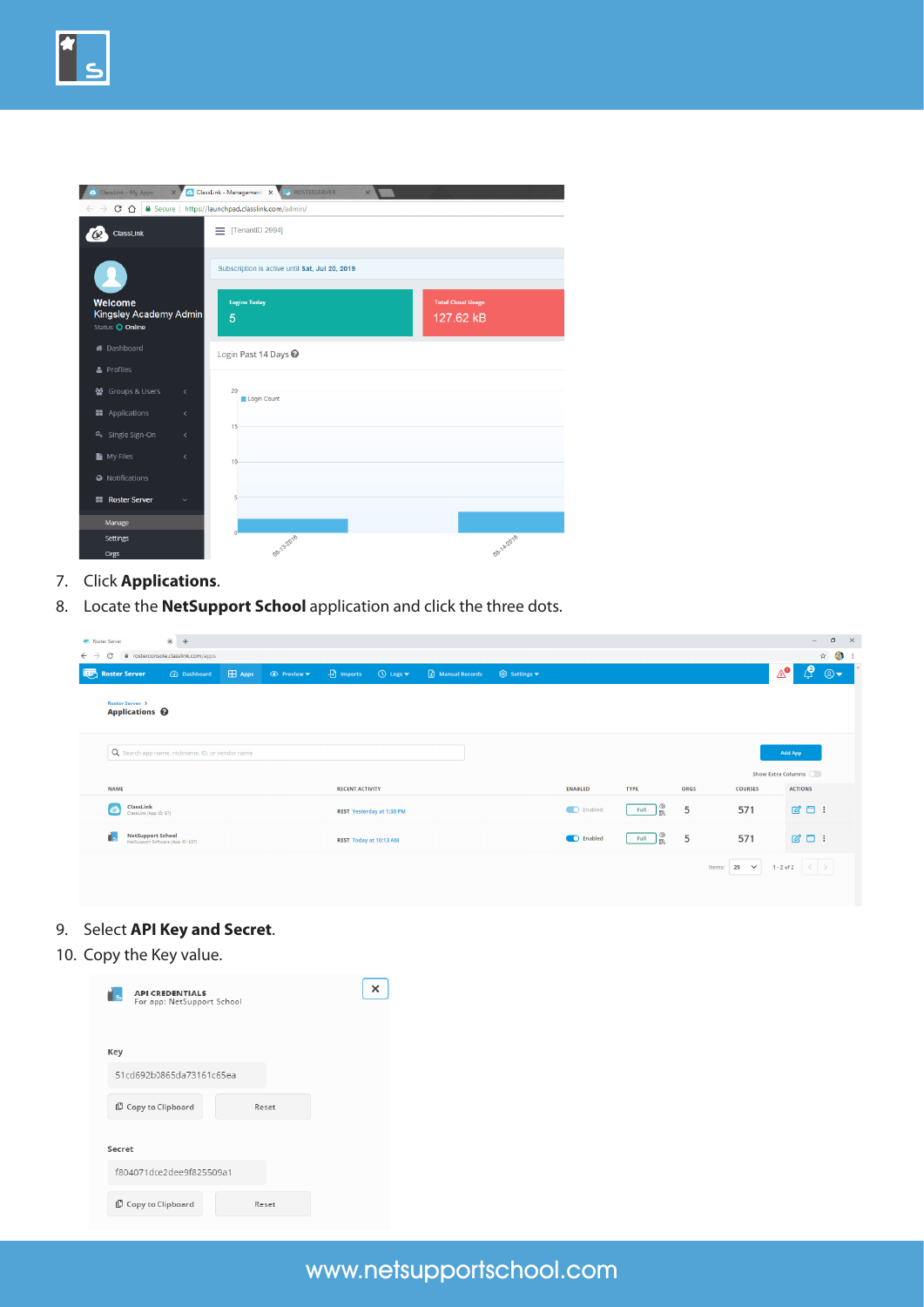

## **Configuring the NetSupport Name & Connectivity Server (NCS) to integrate with ClassLink**

A **NetSupport Name & Connectivity Server** is used to provide direct integration with your District's OneRoster data.

This document assumes that you have already installed a NCS on a Windows Server to aid general NetSupport connectivity (as part of a standard NetSupport School 'Custom' installation). If not already installed, please refer to the main *[NetSupport School User Guide](http://resources.netsupportsoftware.com/resources/manualpdfs/nss_manual_uk.pdf)* for more information.

The following instructions therefore only cover the OneRoster element of a NCS configuration:

- 1. On the machine used to install the NCS, right-click on the **NetSupport Connectivity Server** icon in the system tray and select **Configure Connectivity Server**.
- 2. Select the Classes tab.

| General Kevs |                    | Licenses Security               |      | Classes    |     |    |    |  |
|--------------|--------------------|---------------------------------|------|------------|-----|----|----|--|
|              | Class datasource   |                                 |      |            |     |    |    |  |
| ) None       |                    |                                 |      |            |     |    |    |  |
|              |                    | ClassLink OneRoster             |      |            |     |    |    |  |
|              | Tenant Id:         |                                 | 2994 |            |     |    |    |  |
| Key:         |                    |                                 |      |            |     |    |    |  |
|              |                    | O One Roster zipped CSV files   |      |            |     |    |    |  |
| File:        |                    | M:\OneRoster\Timetable Data.zip |      |            |     |    |    |  |
| Project:     | ◯ Google Classroom |                                 |      |            |     |    |    |  |
|              | Syncs per day:     | 1                               |      |            | at: | 00 | 00 |  |
|              |                    | Sync now                        |      | Reset data |     |    |    |  |
|              | Last Checked:      |                                 |      |            |     |    |    |  |
|              | Last Updated:      |                                 |      |            |     |    |    |  |
|              |                    |                                 |      |            |     |    |    |  |
|              |                    |                                 |      |            |     |    |    |  |

3. To integrate directly with ClassLink, select **ClassLink One Roster**, enter your Tenant ID and the previously copied NetSupport School API Key.

Or

To use manual integration, select **OneRoster zipped CSV files**. Click the file browse button and locate the zip file containing the CSVs with your roster data.

**Note**: *For further information on creating CSV files and performing bulk and delta imports using these files, please refer to the document* **[Using CSV files to import SIS/MIS data](https://www.netsupportschool.com/nss-pdfs/Using-CSV-files-to-import-SIS-MIS-data.pdf)***.*

- 4. Click **Apply**.
- 5. Click **Sync now**. If the synchronization is successful, the **Last Checked** and **Last Updated** values will be populated with the time/date value. If there is a problem with the synchronization, an error message will be displayed or the Last Updated value will not be populated. If this is the case, please refer to the Troubleshooting section of this document.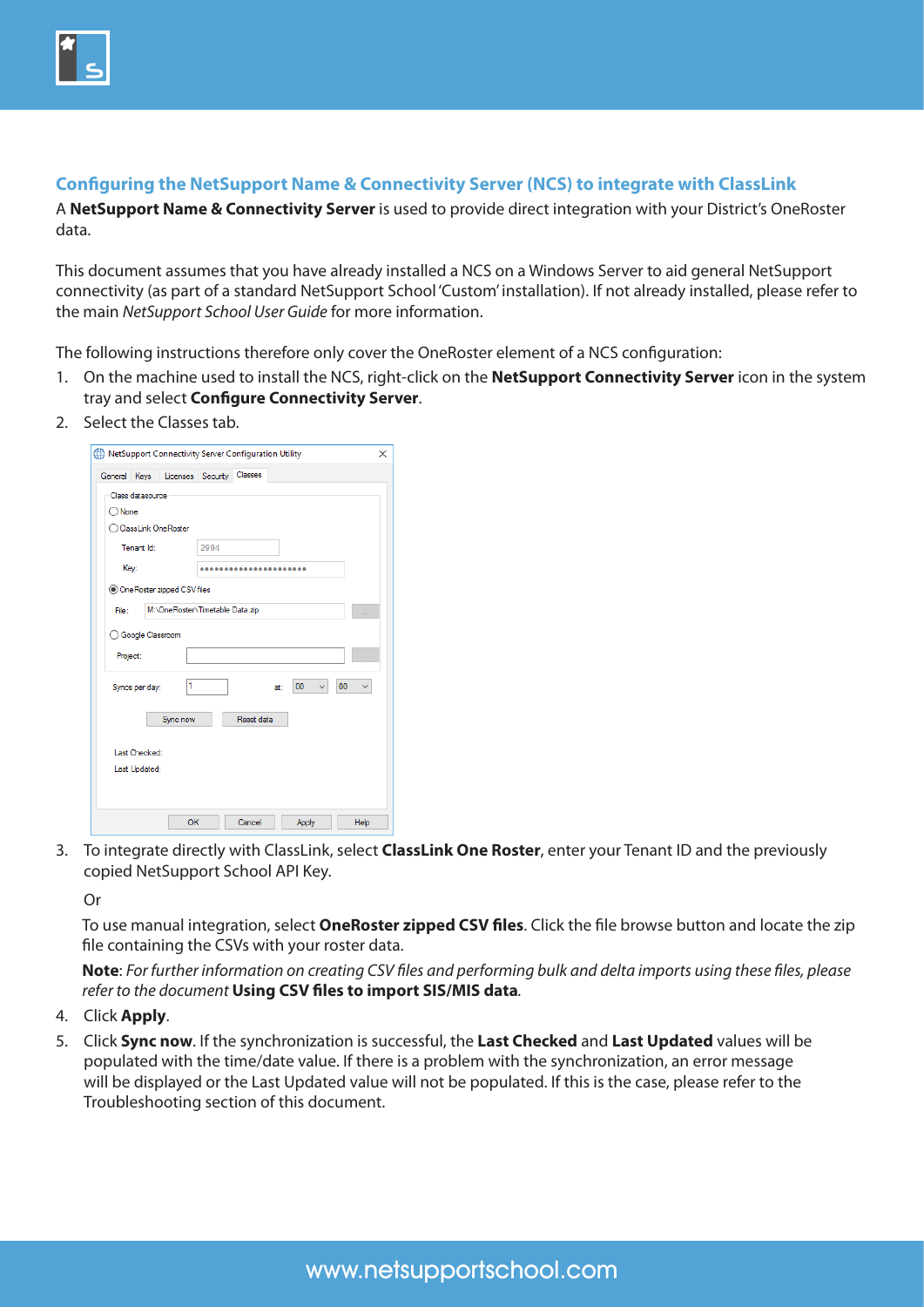

## **Synchronizing data**

The NetSupport Connectivity Server will attempt to synchronize data throughout the day to reflect any changes to your roster. Depending on how frequently this information changes, you may want to adjust the number of times a synchronization is carried out.

The number of synchronizations in a 24 hour period can be set in the **Syncs per day** field. This value can be set anywhere between 1 and 99.

The number of synchronizations is carried out evenly throughout a 24 hour period, so setting this value to 24 would cause a synchronization to be carried out once every hour. If you have 1 sync per day, you can specify the time that the synchronization takes place.

It is also possible to carry out a manual synchronization at any time by clicking the **Sync now** button.

Occasionally, there may be a requirement to refresh the whole roster, such as at the start of a new semester. This can be done using the **Reset data** button.

As this process can be particularly resource intensive, you will be prompted for confirmation before this action is carried out.

## **Configuring the NetSupport School Tutor Console**

Having configured the NCS to access your District's OneRoster data, the NetSupport School Tutor Console must now be configured to connect to the required class/student information in SIS/MIS mode. This can be done either manually or via Group Policy.

#### **Manual configuration**

- 1. Launch the NetSupport School Tutor Console.
- 2. The New Class wizard will appear.

| <b>New Class</b>                    |                                                                   |                                    |
|-------------------------------------|-------------------------------------------------------------------|------------------------------------|
| <b>Lesson Details</b>               |                                                                   |                                    |
| Teacher username:                   | Teacher name:                                                     | Lesson title:                      |
|                                     | Amber Velasquez<br>$\checkmark$                                   | Computer Science                   |
| Objectives:                         | Outcome:                                                          | What time does this Lesson finish? |
| Create a basic web page that inclui | Demonstrate a basic understanding A<br>$\backslash\!\!\backslash$ | 35<br>16<br>$\sim$                 |
|                                     |                                                                   | Open lesson                        |
| Connect to                          |                                                                   | <b>BBP</b><br>E                    |
|                                     |                                                                   | Select                             |
|                                     |                                                                   | <b>New</b>                         |
| Room <sub>2</sub><br>Room 1         |                                                                   | Edit                               |
|                                     |                                                                   |                                    |
|                                     |                                                                   | Remove                             |
|                                     |                                                                   | Power On                           |
|                                     |                                                                   |                                    |
|                                     |                                                                   |                                    |
|                                     |                                                                   |                                    |
|                                     |                                                                   |                                    |
|                                     |                                                                   |                                    |
| Create a Journal                    | 흙<br>п                                                            | Create a Student Register<br>☑     |
| Select previous Journal             |                                                                   |                                    |

3. Click the **Configure** button. A cut-down version of the NetSupport Tutor Configurator will appear, offering only those options required to facilitate a connection via SIS mode.

**Note:** *The same options can be accessed in the full Tutor Configurator by selecting {School}{Configuration} from the Tutor Console drop-down menu.*

www.netsupportschool.com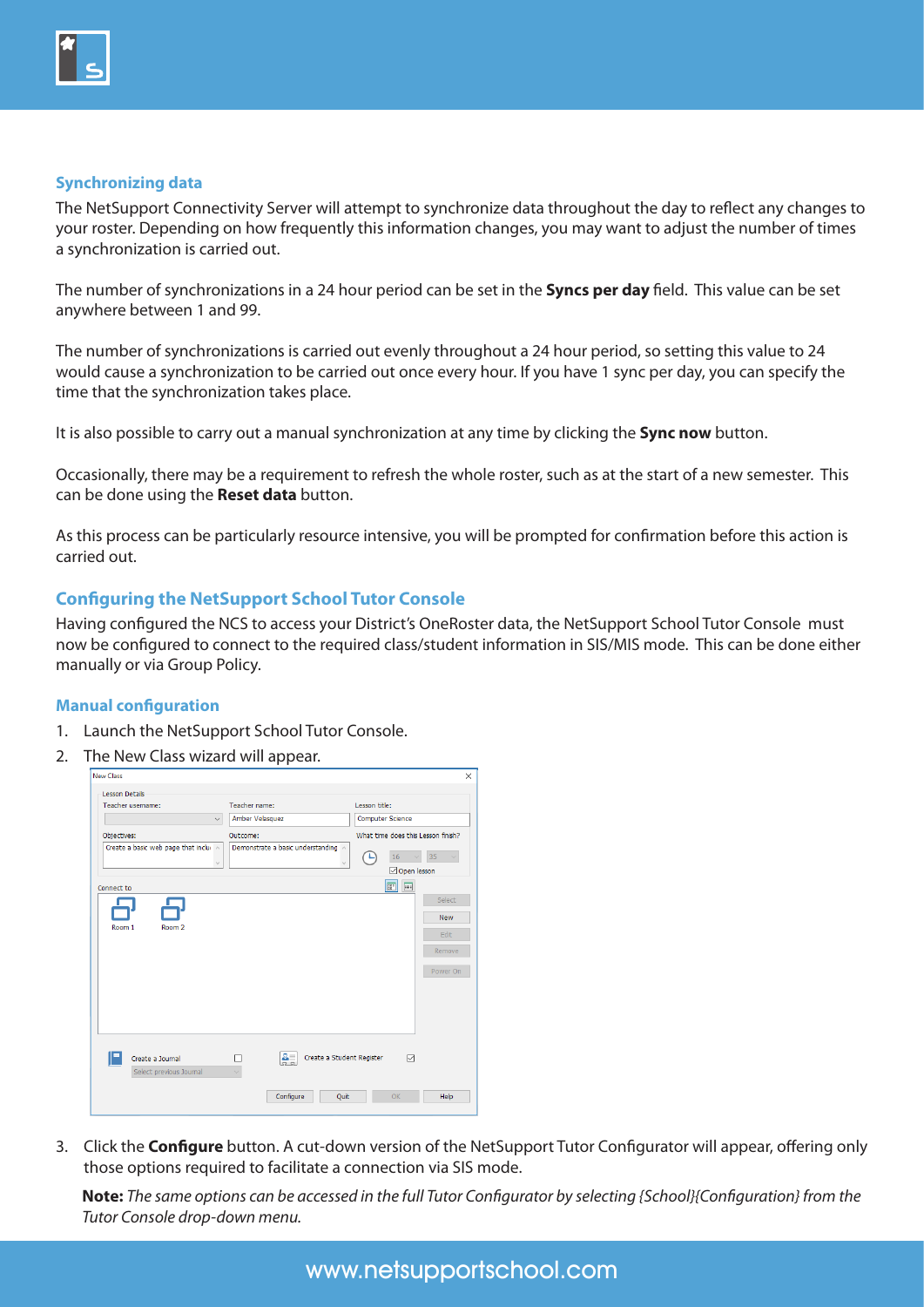

- 4. Confirm that the NetSupport School Tutor is configured to communicate with the previously installed NCS by selecting **Network & Wireless Settings**. If the **Use Name & Connectivity Server** option is not enabled, click **Settings** and specify the IP address of the machine that the NCS is installed on and the matching NCS security key.
- 5. Select **Student Selection** and enable SIS mode by clicking **Connect to SIS**. Select your school from the **School name** drop-down list.

| Connect to Students in Room(s):<br><b>YR11 FM1</b>  |                                           |                                                                                                                            |  |  |  |  |  |
|-----------------------------------------------------|-------------------------------------------|----------------------------------------------------------------------------------------------------------------------------|--|--|--|--|--|
|                                                     |                                           |                                                                                                                            |  |  |  |  |  |
|                                                     |                                           |                                                                                                                            |  |  |  |  |  |
|                                                     | $\triangledown$ Select from list of rooms |                                                                                                                            |  |  |  |  |  |
| Room 1, Room 2                                      |                                           |                                                                                                                            |  |  |  |  |  |
| Prompt at startup<br>Acknowledge Roaming Students   |                                           |                                                                                                                            |  |  |  |  |  |
| <b>Browse Mode</b>                                  |                                           |                                                                                                                            |  |  |  |  |  |
| <b>Fixed List Mode</b>                              |                                           |                                                                                                                            |  |  |  |  |  |
| SIS Mode<br><b>∞</b> Connect to SIS<br>School name: | <b>Ben Straw Academy</b>                  | $\checkmark$                                                                                                               |  |  |  |  |  |
|                                                     |                                           |                                                                                                                            |  |  |  |  |  |
|                                                     |                                           |                                                                                                                            |  |  |  |  |  |
|                                                     |                                           |                                                                                                                            |  |  |  |  |  |
|                                                     |                                           |                                                                                                                            |  |  |  |  |  |
|                                                     |                                           |                                                                                                                            |  |  |  |  |  |
|                                                     |                                           | □ Browse and connect to Students starting with:<br>□ Connect to a list of Students<br>This is a list of student user names |  |  |  |  |  |

6. Click **OK** to update the Tutor Configuration settings when complete.

## **Configuring via Group Policy**

**Note:** *If you have previously imported the pre-supplied NetSupport ADM/ADMX templates for a version of NetSupport School prior to version 12.60, you will need to reimport the following updated files:*

- NSS\_Tutor\_Machine.admx / NSS\_Tutor\_Machine.adml
- NSS\_Tutor\_User.admx / NSS\_Tutor\_User.adml Or
- NSS Tutor Machine.adm
- NSS Tutor User.adm
- 1. Locate the ADM/ADMX templates. These can be found on any Windows machine with the Tutor Console installed on, located in C:\Program Files (x86)\NetSupport\NetSupport School\ADM Templates.
- 2. Import the relevant templates onto your server.
- 3. Open the Group Policy Management Console and either select an existing policy or create a new one.
- 4. Open the Group Policy Management Editor and select if the policy should be applied to a user or computer.
- 5. Navigate to Policies\Administrative Templates\NSS Tutor Settings\Student Selection.
- 6. Double click **Student Selection Mode** to edit.
- 7. Enable this policy and from the drop-down box select **Connect to SIS**.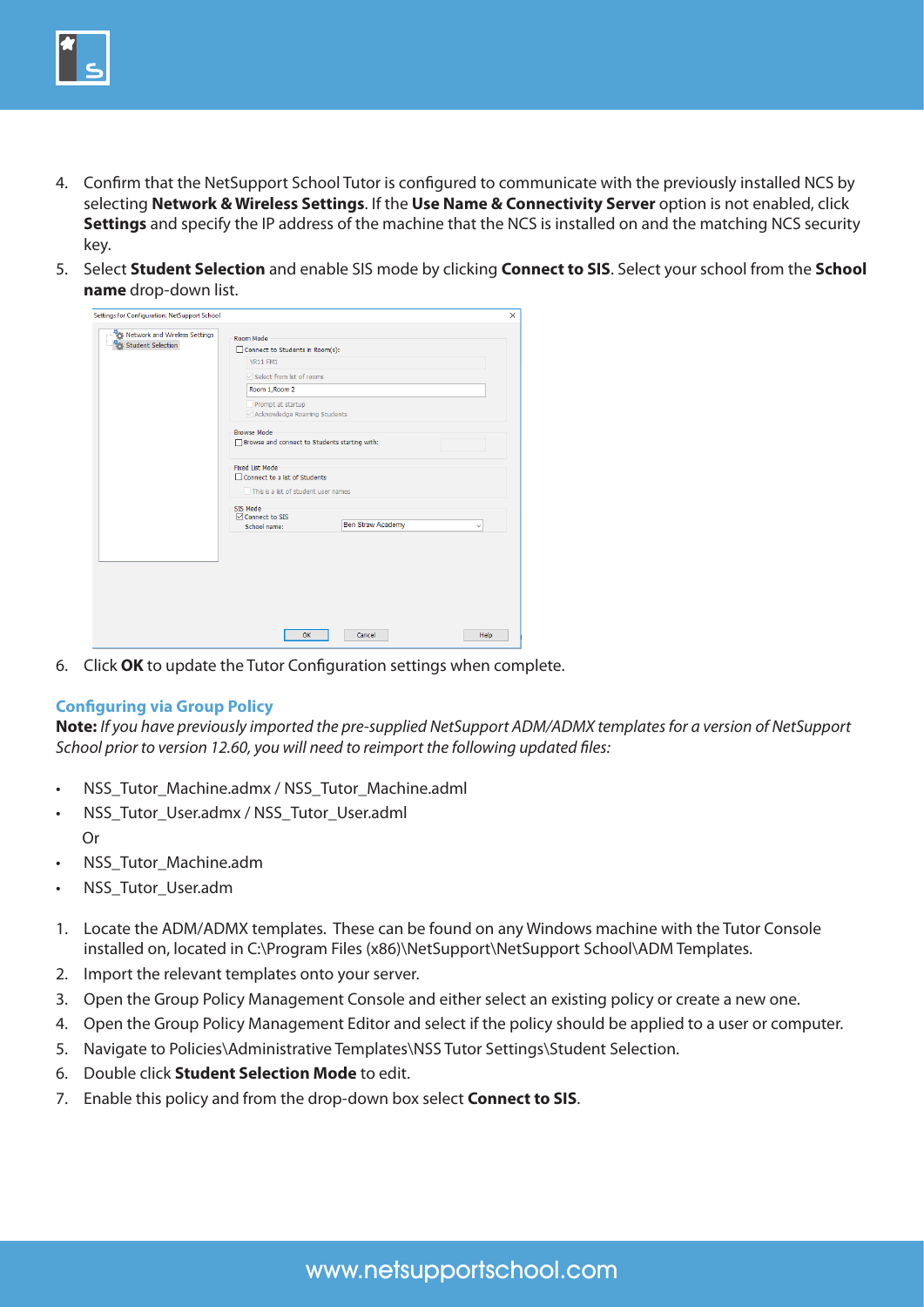

## **Using the NetSupport School Tutor Console in SIS Mode**

When using the Tutor Console in SIS mode, the additional **Teacher username** drop-down option on the 'New Class' wizard becomes active, listing the names of teachers associated with the configured OneRoster data.



The Tutor Console will try and automatically select the correct teacher based on the account that they are logged into Windows with, if recognized. In the event the correct name isn't detected or the lesson is being covered by another member of staff, it is possible to manually select the teacher from the drop-down list.

The classes for the selected teacher will be displayed. Double-click on the required class to start it.

You can switch between **Icon view** and **List view** using the provided buttons to display additional information about each class. This is particularly useful if classes are similarly named.